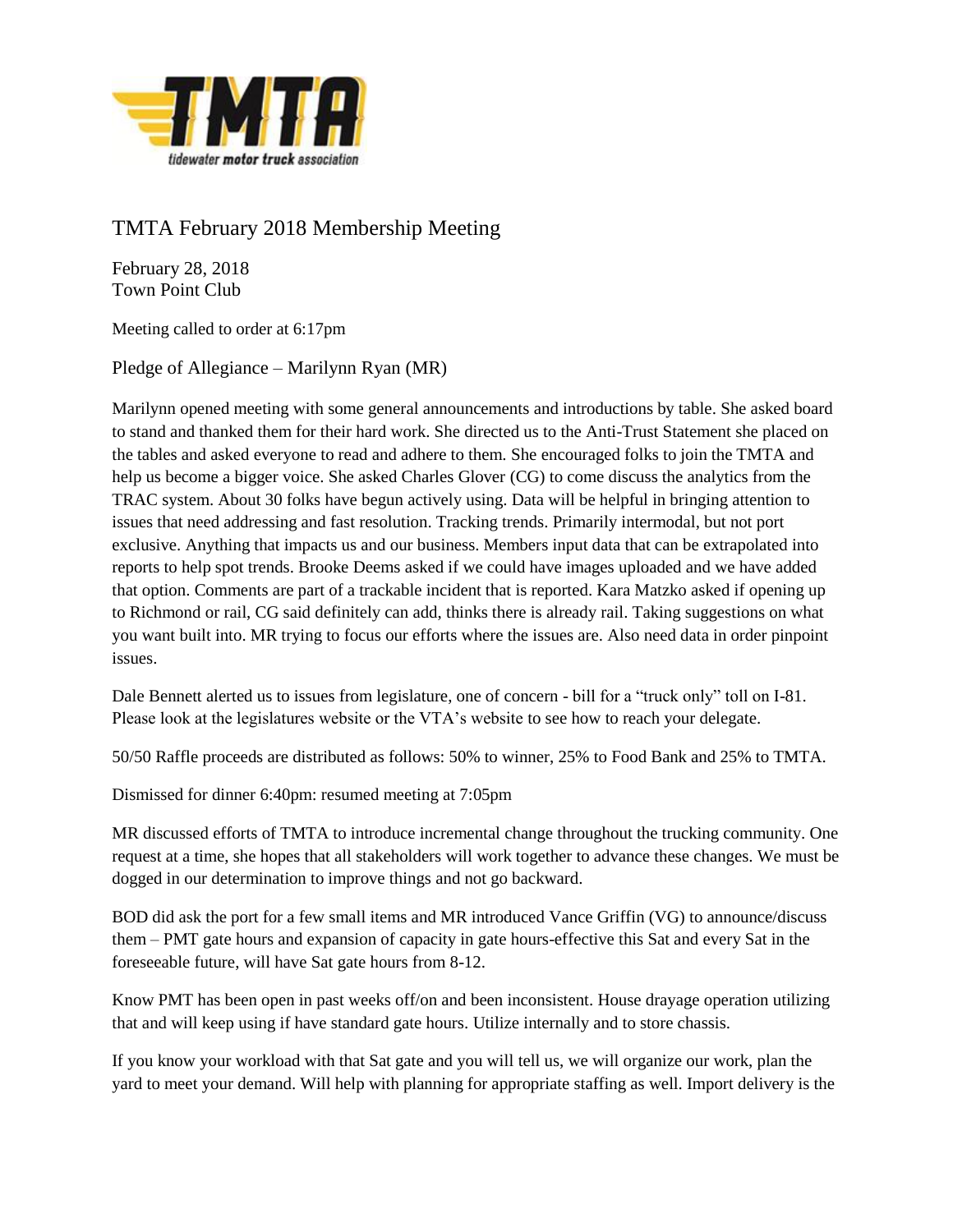key, so if you know your import pickup activity please share with the email address for that operations group. That will help assist port turn times for your drivers.

Will message gate hours and reporting emails tomorrow so everyone has that information?

Floor question – when will you stay open until 6pm? Another when will you start opening at 6am? VG asked if those were important times and he took note of them.

One of our requests to POV was these Saturday hours and they are trying to accommodate, the first step is these four hours, but other business models with different needs, such as morning or late afternoon hours will receive consideration.

Nicole Sapienza (NS) stated, will there be a wider set of empties to be received with these additional hours than we have seen in the past? On the first weekend of the month we can drop off empties at PMT, but later in the month that gets more restricted and we have to drop our empties elsewhere and then go to PMT to pick up our box, making two ports exits when it would be much better if we could just do one.

We get a notice that PMT is open on Saturday, but then the matrix shows empty going to NIT over weekend, but the Monday matrix at PMT shows, but then are told to take your empty to NIT and come back PMT for your box. VG we have matrix posting for each day. Can't bring too many empties into marine terminals. Empty yard – flows of empties to port is a critical aspect to everyone.

Over a number of weeks, VIG showed a change with the midnight gates and a decline in turn time. Midnight to 6am had 512 gates. Midnight hour being used and draws off peak hours. FB-Midnight to three, how is that working? How many of those 500 moves are done in those first 3 hours? CL-first three hours = 150 moves in those 3 hours. VG-midnight  $-$  1am = 76avg; 1-2am = 40avg; 2-3am = 62avg; 3- $4am = 103avg$ ;  $4-5am = 129avg$ ;  $5-6am = 147avg$ . From  $2/6/18$ .

In gate processing time – did some analytic work on turn times – VIG is at 6  $\frac{1}{2}$  mins on avg; NIT is 4  $\frac{1}{2}$ mins on avg.

More work being done to further pull the empty containers out of the RMG stacks and put them into perimeters outside. A doubling of that expansion is taking place between now and Monday. Chris Lambert (CL) can tell you more about that later.

Empty yard 0 criticism for using reefer area for dry boxes. Done deliberately. PPCY took a lot of volume at 1600 and 1700 gate level, a terminal like VIG burdened with taking on empties that weren't needed for empty evacuation. This was the solution within the PPCY and surrounding areas footprint. This benefits the marine terminals when they don't need the empties and needed to find a way to keep Harper clear and not use Harper as a queue or 164 as a queue. Now doing 2000 a day from 15-1600, 1650 to 2000 a day keeping them off Harper, increasing some equipment resources and RSA property for dry box activity. Dry box activity didn't crowd the RSA because the reefer activity has tapered off some. Not same volume there any longer. Lot of empties over there and growing. The evacuations will resume soon. Empties in port over all is 22,000 overall. Down to 14-15,000 prior. Turn time has increased to 22 mins or so. That facility is handling 2000 lifts a day.

More signage being put on Harper directing you to RSA. RSA will be its own location in the matrix. Still part of empty yard. Eventually will equal better turn times. 10,000 lift weeks happening there now.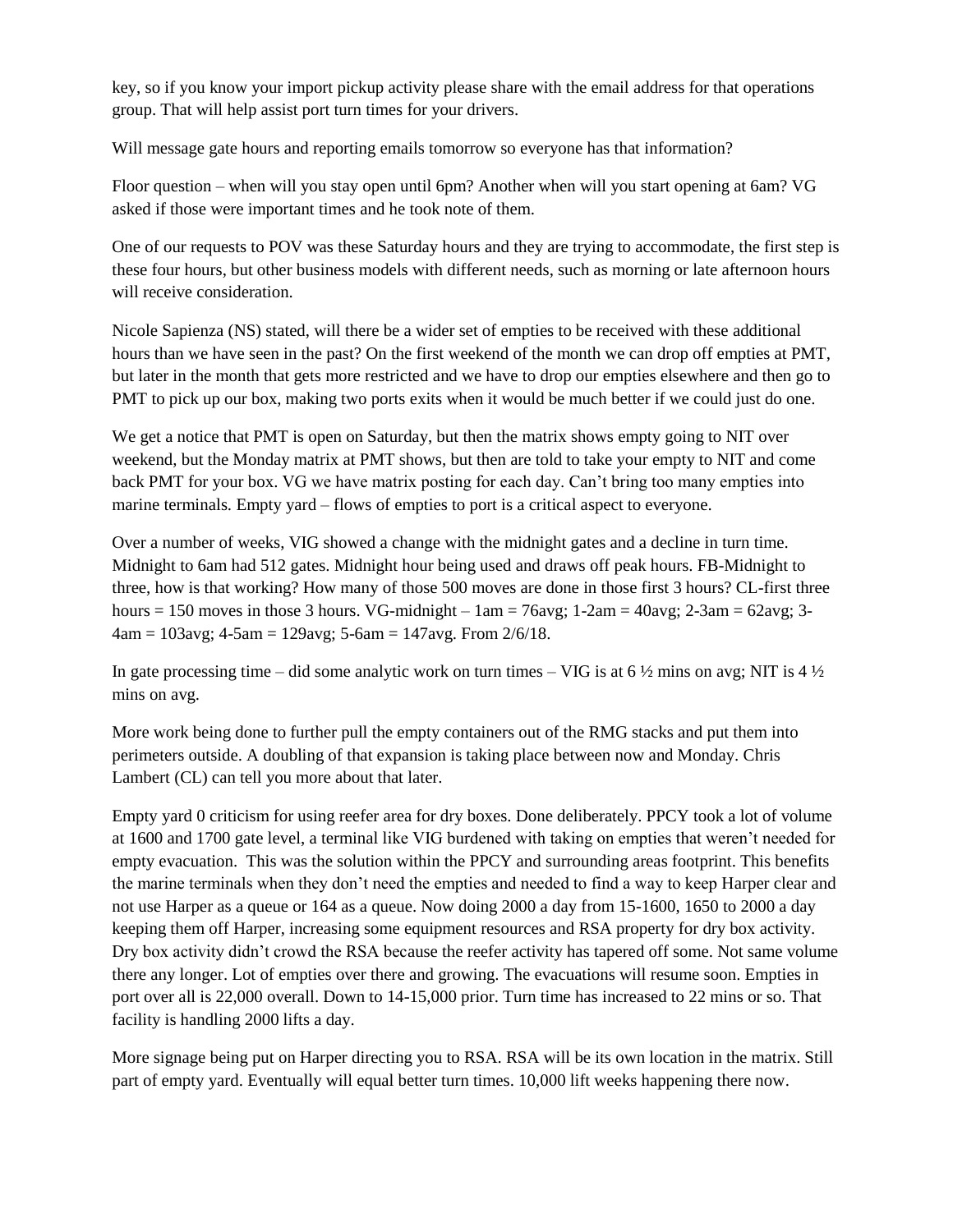Adding two lanes, lane and half if you will, to the physical gate process of the empty yard and a third lane at RSA to delineate reefers from dry boxes. Adding maintenance shed there.

Had to put speed bumps in, no way to get drivers to slow down otherwise. Main yard only, not RSA.

Driver engagement a big thing, doesn't think they were doing a good job touching the drivers who have started to dwell on port. We are aware of the dwell on the drivers, but we weren't doing enough to engage with them and let them know we knew they were there having issues we were trying to correct. We need better communication in this regard and are striving for improvement. Increase engagement landside, touch more often, definitely at 2 hours, 1 hour where we can. Ed O'Callaghan (EOC) concerned that this continues to be a problem since 2014. Needs to happen this time, without question.

Can't do all this touching without adequate staffing.

Reservation system begins this week on March 1<sup>st</sup>, excited about it being a positive experience.

Frank Borum (FB) asked when we will see an improvement in the equipment at VIG. Everyday there are equipment failures and reduced capacity on several stacks. Port has had the money for over a year to revamp these cranes and get them in working order. Why hasn't this been made a priority? Everyone could have foreseen the service failures when they made the decision not to move ahead with refurbs. So it was decided with all the upheaval of the construction you could put off revamping the cranes and hope for the best. Now it's a perfect storm over there with service failures on multiple levels, look where we are…we are in distress and he doesn't understand why the port doesn't recognize it.

VG-Taking a crane down for service with the volume we have is a very hard thing, but we have been doing it, just not fast enough to keep up with mechanical problems and demand. Refurb process has been happening piecemeal on a crane by crane by importance basis. Original plan for refurbishment wasn't followed as FB indicated, but it was hard to tolerate that schedule with the facility demand. Is it an issue on turn times, absolutely. FB says it THE issue.

NS adds, we all came together to stop port privatization so we could better control how the profits were spent on the port and now we find out there are budgetary constraints keeping us from making these positive necessary changes. We came together to help the port in need and now that we are out here hemorrhaging, no one seems concerned about us. We are throwing money at our drivers to keep them from leaving the industry and not all of us can recoup that from our clients. You are making drivers decide whether to stay on port in hopes of getting a box and getting paid, but when he waits too long, he might be stuck on port overnight due to hours issues and missing a family event. You are making them choose between making money and having a personal life. NS lost 10% of her fleet due to port congestion. Why can't you temporarily commit to extra hours, extra staff on the ground? You can concern yourself with your budget, but your decisions have blown my budget, so join in this fight with me and help solve this for everyone NOW. The port is supposed to be an economic engine not a barrier. Why not add some more free time to these containers so we aren't penalized for the ports congestion? Why do we have to go to the ship line to ask for extra days, the ship line says we have to go to you and you tell us to go back to the ship line. Why can't you go straight to the ship line and get these extra days to solve your issues? Why do we have to do your dirty work? If a stack is down for 7 hours, every box on that stack should get an extra day.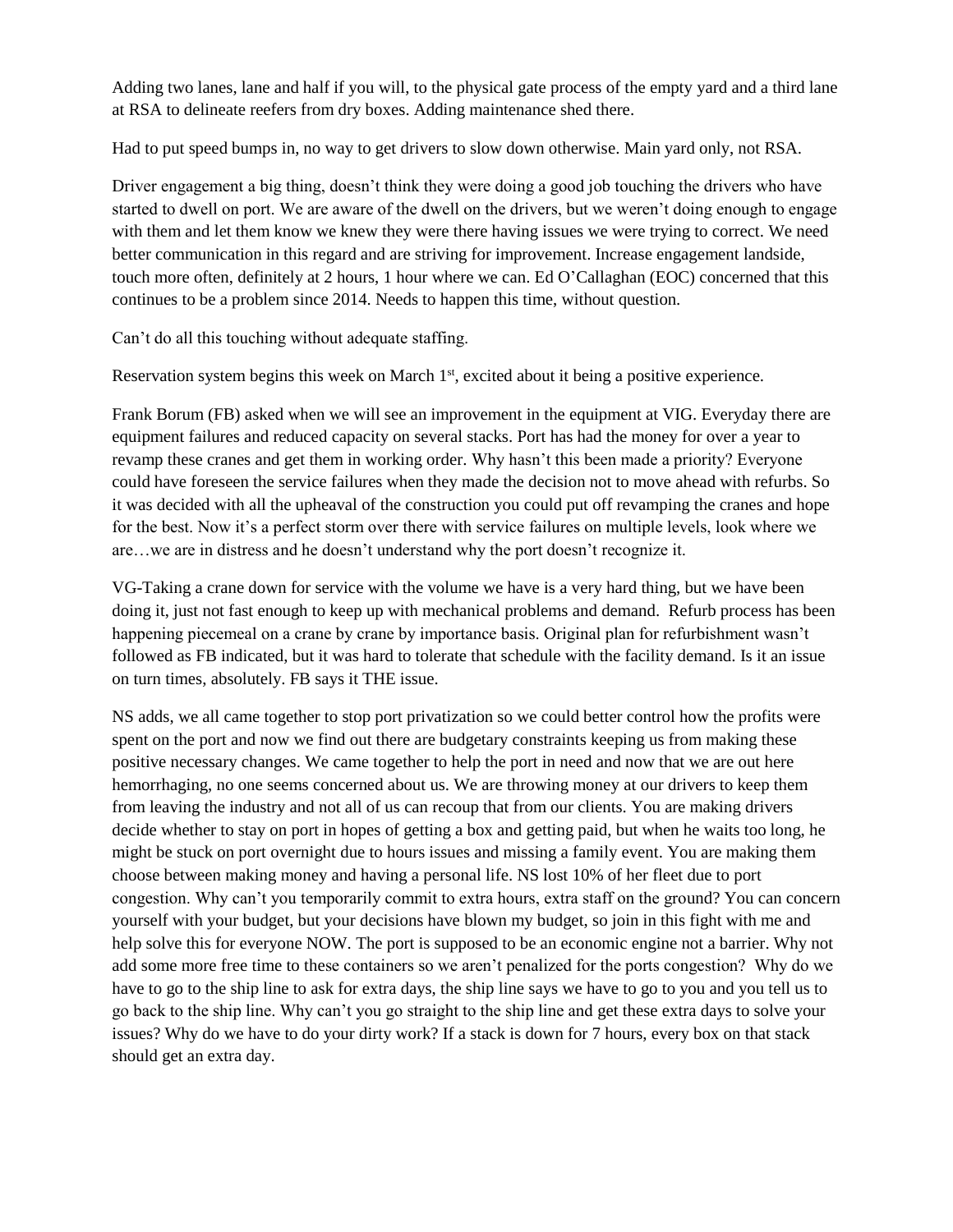Valerie Sutton from CBIFFA-we will be taking up this very issue at our March meeting and I encourage everyone to attend. Steamship lines are allowed to charge when they can't deliver a box, they can charge for anything they want for per diem. If the terminal was required to pay the fees for these delays, would things improve? If we can change our clients for standby time, we should be able to charge the port for delays. If you are responsible for these charges, you should be paying them, not us.

UNK-It takes more time to enter the port and get a box than it does to make a delivery to NC. A truck entering your terminal is in jeopardy of running out of hours while on your port.

Stacey Gilliland (SG) -labor is an issue and they know their rights, but do they know their responsibilities? Their job is to expedite freight through the gate. They get royalties when it hits the dock, rather they should get royalties when it clears the gate, then we would get some production going on.

Larry Bachtell-when you are dealing with congestion and with equipment that can't shut down long enough to get repaired, capacity suffers. SS NIT where we gutted 2/3 of the stack losing a lot of capacity, record volumes, back in 2014. He needs more people and can't get them. His folks are working and have no life, they are dedicated to getting the job done. Labor is doing everything it can. You shouldn't assume that a guy is just sitting in a machine not working, maybe he is trying to figure out how to run a machine on 4 cyl instead of 6 cyl. Everyone is trying to move this freight.

CG We are in a situation where entering one port will prohibit you from entering any other facility that day. You can insert any facility into that statement. When will this get fixed? VG When capacity gets added. Capacity is the heartbeat of this facility. Need to keep our equipment healthy. Some more equipment coming back on board in April, more capacity in stacks by September and again in January.

SG as a team we have to move this freight. Otherwise these shippers are going to move this freight to another port. Making sure your folks understand they are important to this mission and keeping freight here. PPCY sucks, per LB. No one wants to go there. Reduced manning, its not like at old NIT. One person does everything. We don't have labor, tough to bring new folks in to the industry. George Berry says you have to stop making excuses, customer service by longshoreman is inferior, they don't treat the drivers with respect and dignity. Truckers are port customers. At the end of the day the buck stops with the ILAs sense of urgency. We need assurance from you that your team is onboard with a high level of production to keep all our customers happy. LB said GB Social Media group and the ILAs Social Media group are dangerous places that perhaps we shouldn't go to. LB thanks GB for trying to diffuse situations.

Joe Daughety-I thought the two hour window was something that was already being done. My drivers don't begin to see anyone at the two hour window, some can be there as long as 4 hours before someone approaches them. VG we were good about that and slacked off. We need to get better.

BD-Need updates on NIT and PMT that you are not giving us, you are doing this well at VIG, need to model it elsewhere. VG says we will do more messaging. MBF says it helps with everyone clients if the message is coming from multiple sources and is the same. MR we need more transparency.

EOC-Nancy when you book an empty and I'm coming in with a load, does the matrix changes at night, is that appointment still honored? Yes, from both Nancy Christian and VG. If you make the effort to make an appointment, NC will do everything possible to make sure you get your container.